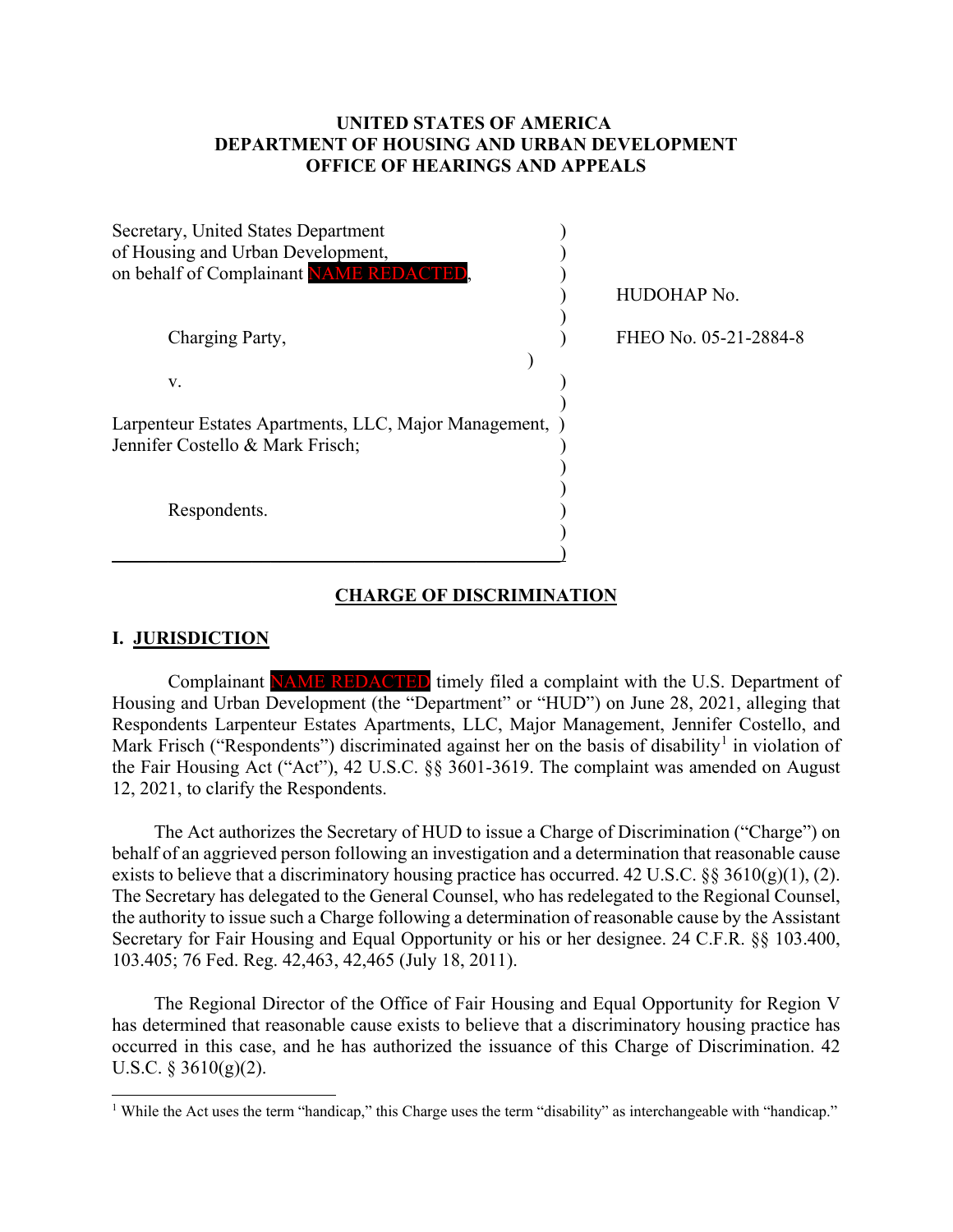#### **II. SUMMARY OF ALLEGATIONS IN SUPPORT OF THIS CHARGE**

Based upon HUD's investigation of the allegations contained in the aforementioned Complaint and the findings contained in the attached Determination of Reasonable Cause, the Secretary charges Respondents Larpenteur Estates Apartments, LLC, Major Management, Jennifer Costello, and Mark Frisch, with violating the Act as follows:

# **A. LEGAL AUTHORITY**

- 1. It is unlawful to make unavailable or deny a dwelling to any buyer or renter because of a disability of that buyer or renter, or a person residing, or intending to reside, with that buyer or renter. 42 U.S.C. § 3604(f)(1); 24 C.F.R. §§ 100.50(b)(1), 100.60(a), 100.202(a).
- 2. It is unlawful to discriminate in the terms, conditions, or privileges of sale or rental of a dwelling because of a disability of: [a disabled] person; or a person residing in or intending to reside in that dwelling after it is rented or made available; or any person associated with that person. 42 U.S.C. § 3604(f)(2); 24 C.F.R. §§ 100.202(b), 100.50(b)(2) and 100.70(c)(4).
- 3. For the purposes of Subsection 3604(f), "discrimination" includes a refusal to make reasonable accommodations in rules, policies, practices, or services, when such accommodations may be necessary to afford [a disabled] person equal opportunity to use and enjoy a dwelling. 42 U.S.C. § 3604(f)(3)(B); 24 C.F.R. § 100.204.
- 4. It is unlawful to make, print, or publish, or cause to be made, printed, or published any statement, or advertisement, with respect to the sale or rental of a dwelling that indicates any preference, limitation, or discrimination based on, among others, disability, or an intention to make any such preference, limitation, or discrimination. 42 U.S.C. § 3604(c); 24 C.F.R. § 100.75(a).
- 5. Pursuant to the Act, an "aggrieved person" includes any person who claims to have been injured by a discriminatory housing practice. 42 U.S.C. § 3602(i).
- 6. "Handicap," herein referred to as "disability," means, with respect to a person "(1) a physical or mental impairment, which substantially limits one or more of such person's major life activities, (2) a record of having such impairment, or (3) being regarded as having such impairment . . ." 42 U.S.C. § 3602(h); 24 C.F.R. § 100.201.

### **B. PARTIES AND SUBJECT PROPERTY**

- 7. Complainant NAME REDACTED has been diagnosed with major depressive disorder. Complainant's disabilities affect the major life activities of sleeping and interacting with others. Complainant is disabled within the meaning of 42 U.S.C § 3602(h).
- 8. James Clark is the husband of Complainant and is an aggrieved person within the meaning of 42 U.S.C. § 3602(i).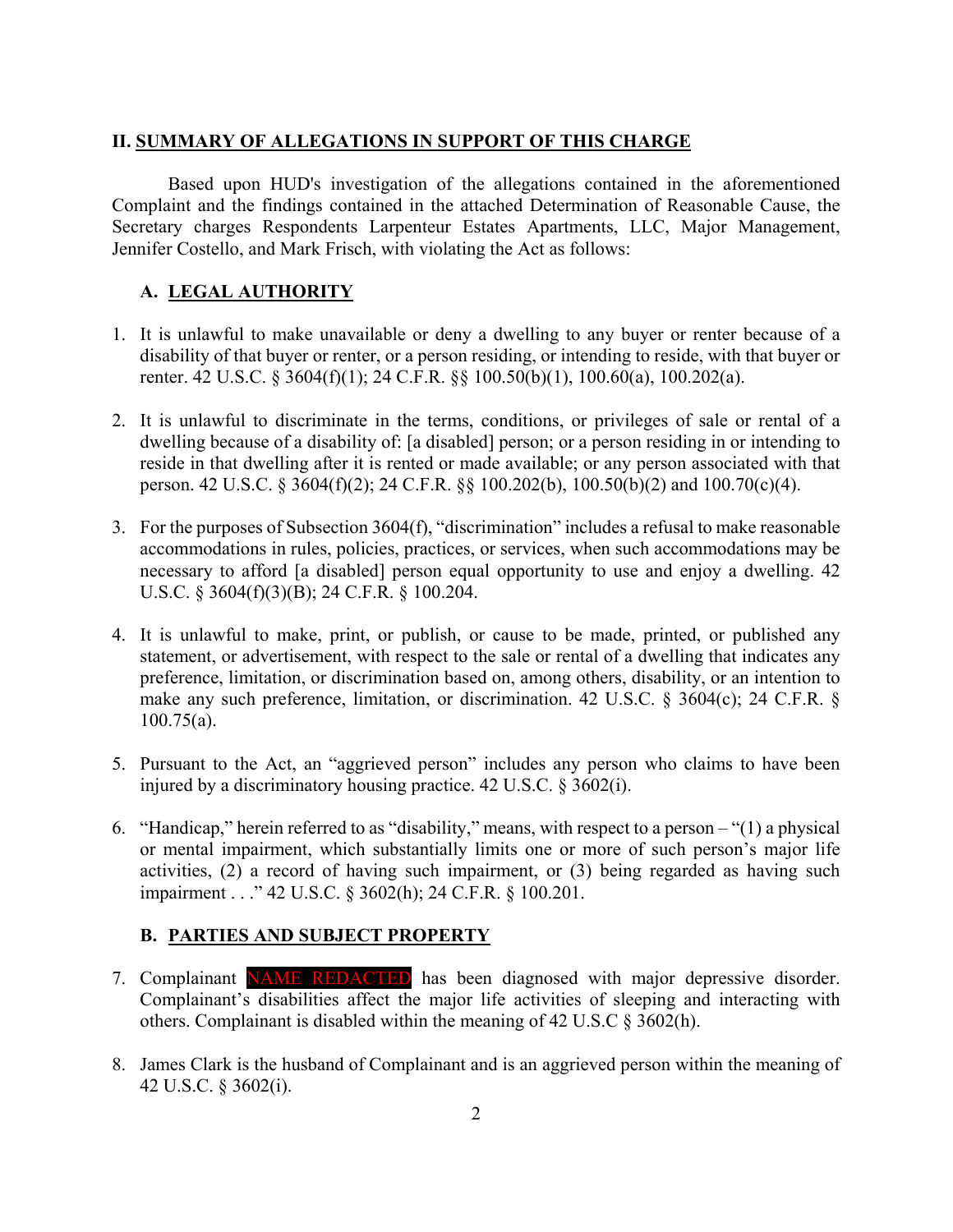- 9. At all times relevant to this Charge, Respondent Larpenteur Estates Apartments, LLC, ("Respondent Larpenteur Estates") owned the apartment complex known as Larpenteur Estates, located in Saint Paul, Minnesota.
- 10. At all times relevant to this Charge, the day-to-day management of Larpenteur Estates was provided by Respondent Major Management ("Respondent Major Management"), an agent of Respondent Larpenteur Estates.
- 11. At all times relevant to this Charge, Respondent Jennifer Costello ("Respondent Costello") was employed by Respondent Major Management as Resident Property Manager. As part of her duties, Respondent Costello had authority to grant routine reasonable accommodation requests.
- 12. At all times relevant to this Charge, Respondent Mark Frisch ("Respondent Frisch") was the Registered Manager of Respondent Larpenteur Estates and the Vice President of Respondent Major Management. Respondent Frisch retained final decision-making authority over reasonable accommodation requests elevated to him by Respondent Costello.
- 13. The subject property constitutes a "dwelling" within the meaning of 42 U.S.C. § 3602(b). The subject property is not exempt under the Act.

# **C. FACTUAL ALLEGATIONS**

- 14. On June 13, 2021, Complainant emailed Respondent Costello to inquire about renting a unit at the subject property.
- 15. On June 14, 2021, Respondent Costello replied to Complainant's inquiry by email providing an application and asking who would be residing in the apartment. That same morning, Complainant responded by email, stating, in relevant part: "It will be for my husband and me and my emotional support animal."
- 16. On June 14, 2021, Respondent replied to Complainant's email stating, in relevant part: "Oh I'm sorry NAME REDACTED, but we are an animal-free/pet-free community so we wouldn't be able to accommodate your request. I'd recommend Rose Vista Apartments or The Burlington Apartments as neither are too far away from us."
- 17. Complainant responded at 1:51 pm that day, asking, in relevant part: "Are you animal free certified? I've never heard of an apartment not allowing an ESA."
- 18. Respondent Costello did not reply, and Complainant sent a further email that same day at 5:47 pm, to follow up.
- 19. Respondent Costello did not respond to Complainant's emails, and, on June 15, 2021, Complainant sought to speak to someone higher up in the decision-making process at the subject property. On June 15, 2021, Complainant emailed Respondent Costello asking for the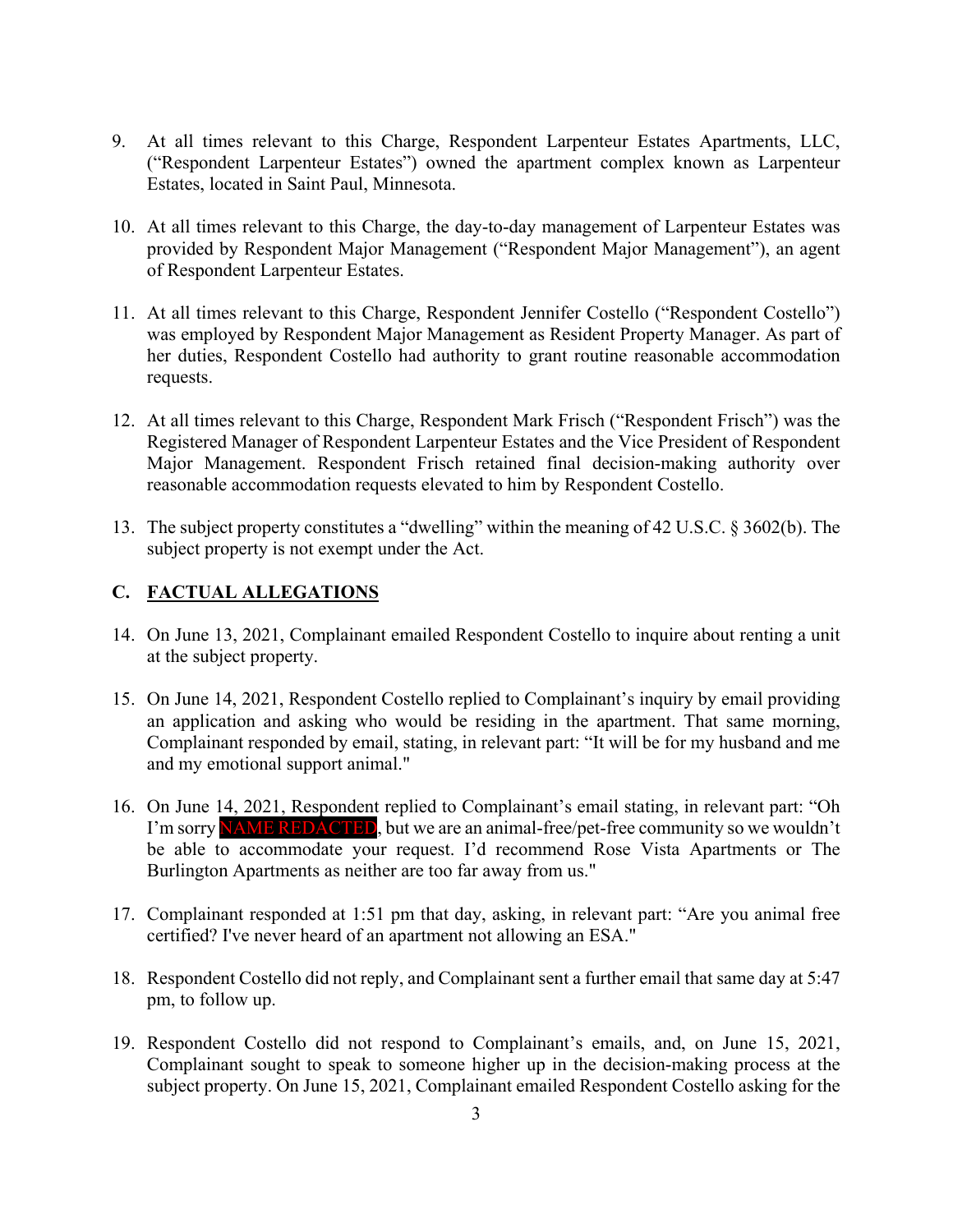contact information of the subject property's manager. Respondent Costello did not respond. Complainant then called the subject property's office number, spoke to an unknown employee, and received a phone number and email for Respondent Frisch.

- 20. Later that day, on June 15, 2021, Complainant called Respondent Frisch twice and left one voicemail message for him.
- 21. On June 16, 2021, Complainant emailed Respondent Costello to ask if the sought-after apartment was still available and stated that she wanted to drop off the required application and fees. Respondent Costello did not reply. On that same day, Complainant left another voicemail message for Respondent Frisch.
- 22. On June 16, 2021, at 5:14 pm, Complainant emailed Respondent Costello stating that she had dropped off the application materials at the leasing office.
- 23. On June 17, 2021, Respondent Frisch attempted to call Complainant back but did not reach her. Later that day, Complainant called Respondent Frisch back and left a voicemail message when she was unable to reach him.
- 24. On June 17, 2021, Complainant went to the subject property's leasing office and provided Respondent Costello with photo identifications. When Complainant asked about the processing of her application, Respondent Costello told Complainant that her application was "on hold" because of Complainant's "special circumstances."
- 25. On June 22, 23, and 24, 2021, Complainant called Respondent Frisch once each day, leaving voicemail messages for him on June 22, 2021, and June 24, 2021.
- 26. On June 25, 2021, Respondent Frisch called Complainant back and spoke to her.
- 27. In the June 25, 2021, conversation, Respondent Frisch dismissed Complainant's request to reside at the property with an emotional support animal, stating that other tenants do not want to live around animals, and that tenants live at the subject property because there are no animals allowed, or words to that effect. He also asked Complainant "Why don't you go and find somewhere else to live?" and told Complainant "You are welcome, your animal is not" or words to that effect.
- 28. In this conversation, Respondent Frisch admitted that he would allow a service animal. When Complainant mentioned the U.S. Department of Housing and Urban Development and the relevant fair housing laws for assistance animals, Respondent admonished her not to involve HUD.
- 29. As a result of Respondent Frisch's refusal to consider Complainant's reasonable accommodation request for an assistance animal, Complainant decided to no longer pursue a rental at the subject property.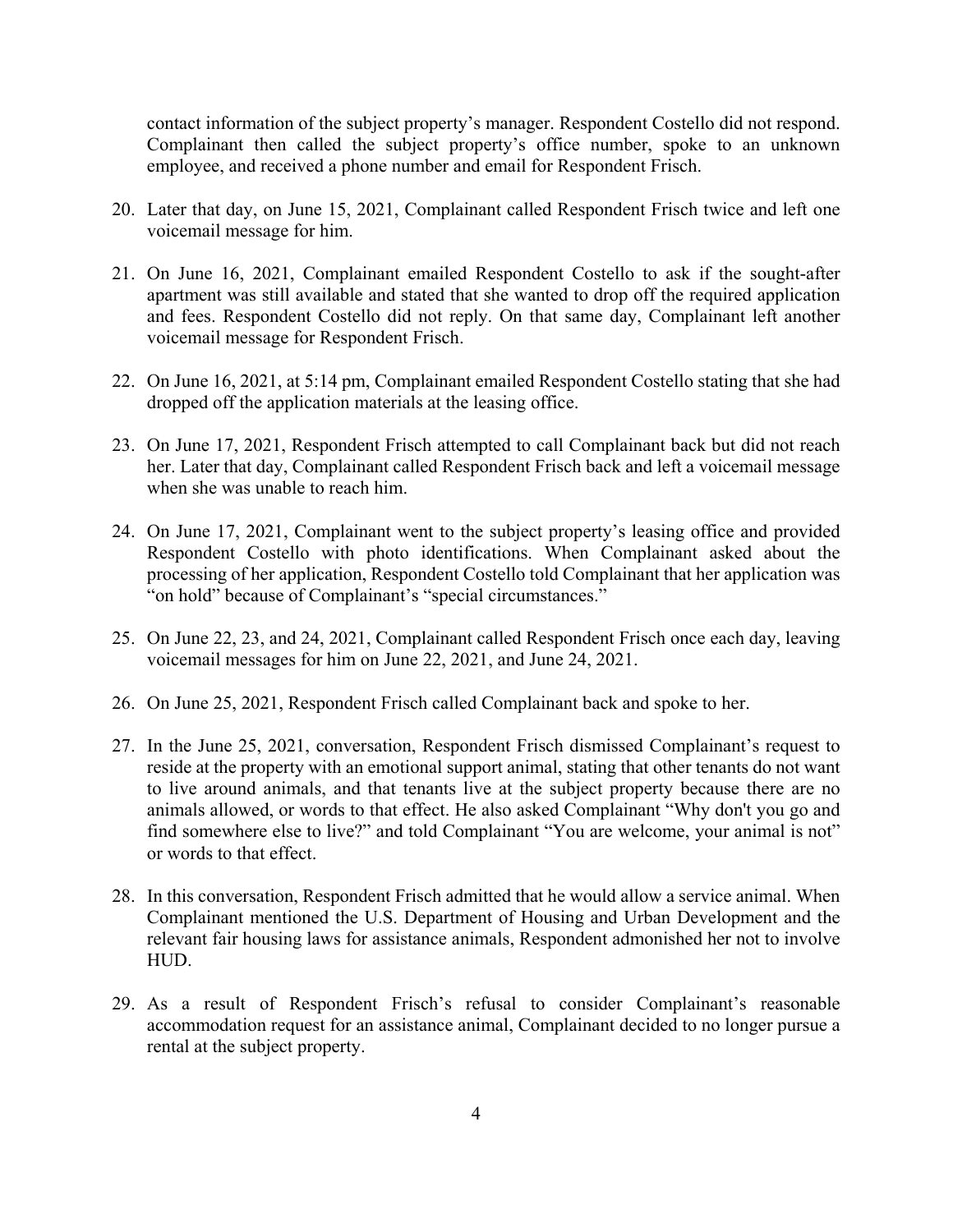30. As a result of Respondents' actions, Complainant and Aggrieved Person James Clark have suffered actual damages, including, but not limited to, physical and emotional distress, inconvenience, frustration, and loss of housing opportunity.

# **D. FAIR HOUSING ACT VIOLATIONS**

- 31. Respondent Larpenteur Estates Apartments, LLC, Major Management, Jennifer Costello, and Mark Frisch violated subsection  $804(f)(1)$  of the Act by making housing unavailable by refusing to grant Complainant a reasonable accommodation necessary to afford Complainant an equal opportunity to use and enjoy her dwelling. 42 U.S.C. § 3604(f)(1); 24 C.F.R. § 100.202(a).
- 32. Respondent Larpenteur Estates Apartments, LLC, Major Management, Jennifer Costello, and Mark Frisch violated subsection  $804(f)(2)$  of the Act by discriminating in the terms and conditions of rental by refusing to grant Complainant a reasonable accommodation to keep her assistance animal, while allowing reasonable accommodations to other tenants to keep service animals. 42 U.S.C. § 3604(f)(2); 24 C.F.R. § 100.202(b).
- 33. Respondent Larpenteur Estates Apartments, LLC, Major Management, Jennifer Costello, and Mark Frisch violated subsection 804(f)(2) of the Act by placing Complainant's application "on hold" due to her request for a reasonable accommodation, thereby imposing discriminatory terms and conditions on Complainant's application as compared to that of other tenants. 42 U.S.C. § 3604(f)(2); 24 C.F.R. § 100.202(b).
- 34. Respondent Costello violated Section 804(c) of the Act when she responded to Complainant's statement *via* e-mail that she had an ESA by telling her that "we are an animal-free/pet-free community so we wouldn't be able to accommodate your request." 42 U.S.C. § 3604(c); 24 C.F.R. § 100.75(a) 2
- 35. Respondent Frisch violated Section 804(c) of the Act by responding to Complainant's request to live with her assistance animal by making statements, including: "Why don't you go and find somewhere else to live?"; "You are welcome, your animal is not."; "Your neighbors don't want to live next to animals," and informing her that people want to live at the subject property because there are no animals there, or words to that effect. 42 U.S.C. § 3604(c); 24 C.F.R. § 100.75(a).

### **III. CONCLUSION**

WHEREFORE, the Secretary of the U.S. Department of Housing and Urban Development, through the Office of the Regional Counsel for Region V, and pursuant to 42 U.S.C. §  $3610(g)(2)(A)$ , hereby charges Respondents with engaging in discriminatory housing practices in violation of Sections 804(f)(1), 804(f)(2), and 804(c) of the Act and prays that an order be issued that:

1. Declares that the discriminatory housing practices of Respondents, as set forth above, violate the Act, as amended, 42 U.S.C. § 3601, *et seq*.;